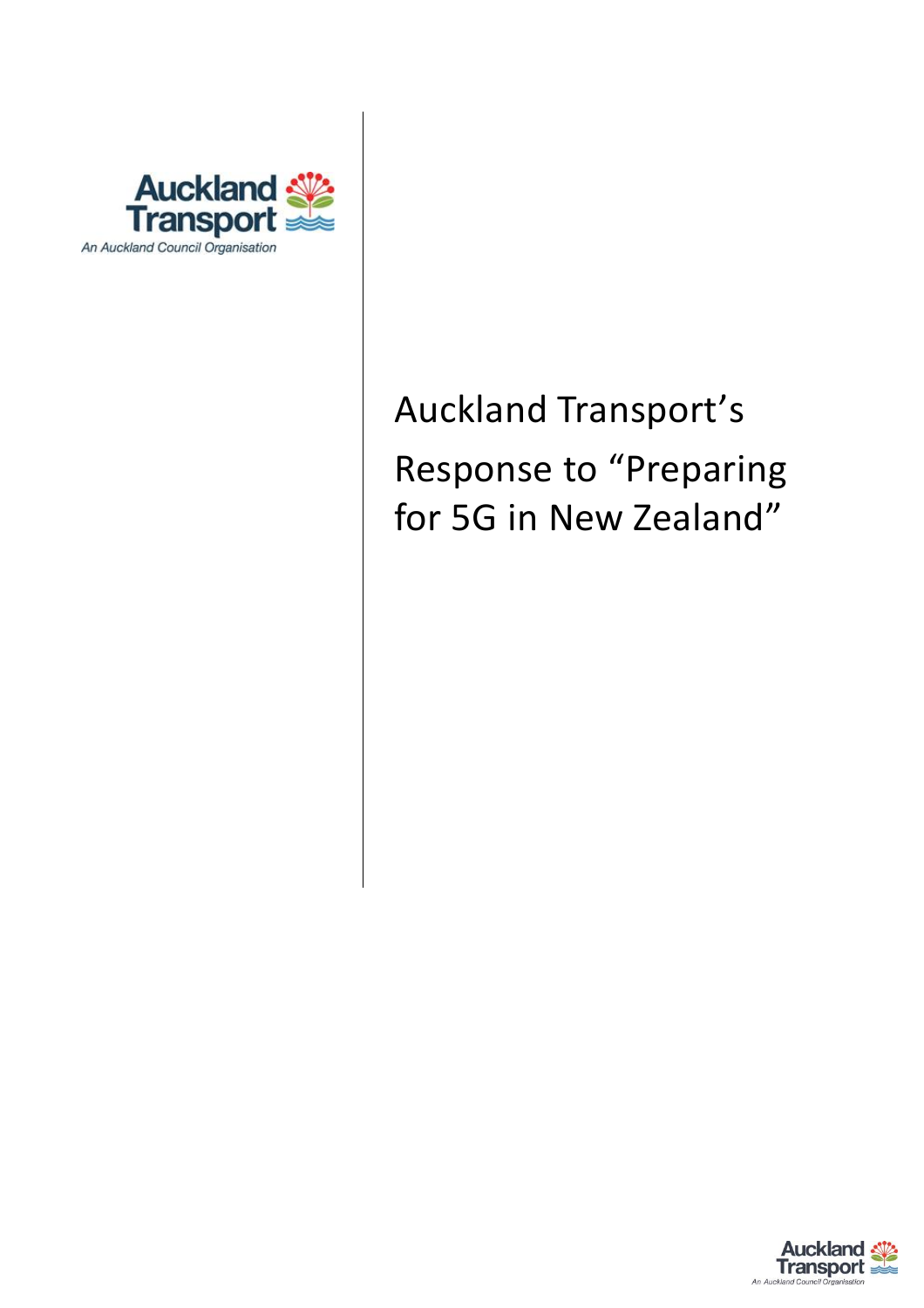

### For information related to this submission please contact the below.

| <b>Prepared by</b> | Geoff Tribble | <b>Email</b> | Geoff.Tribble@at.govt.nz |
|--------------------|---------------|--------------|--------------------------|
|--------------------|---------------|--------------|--------------------------|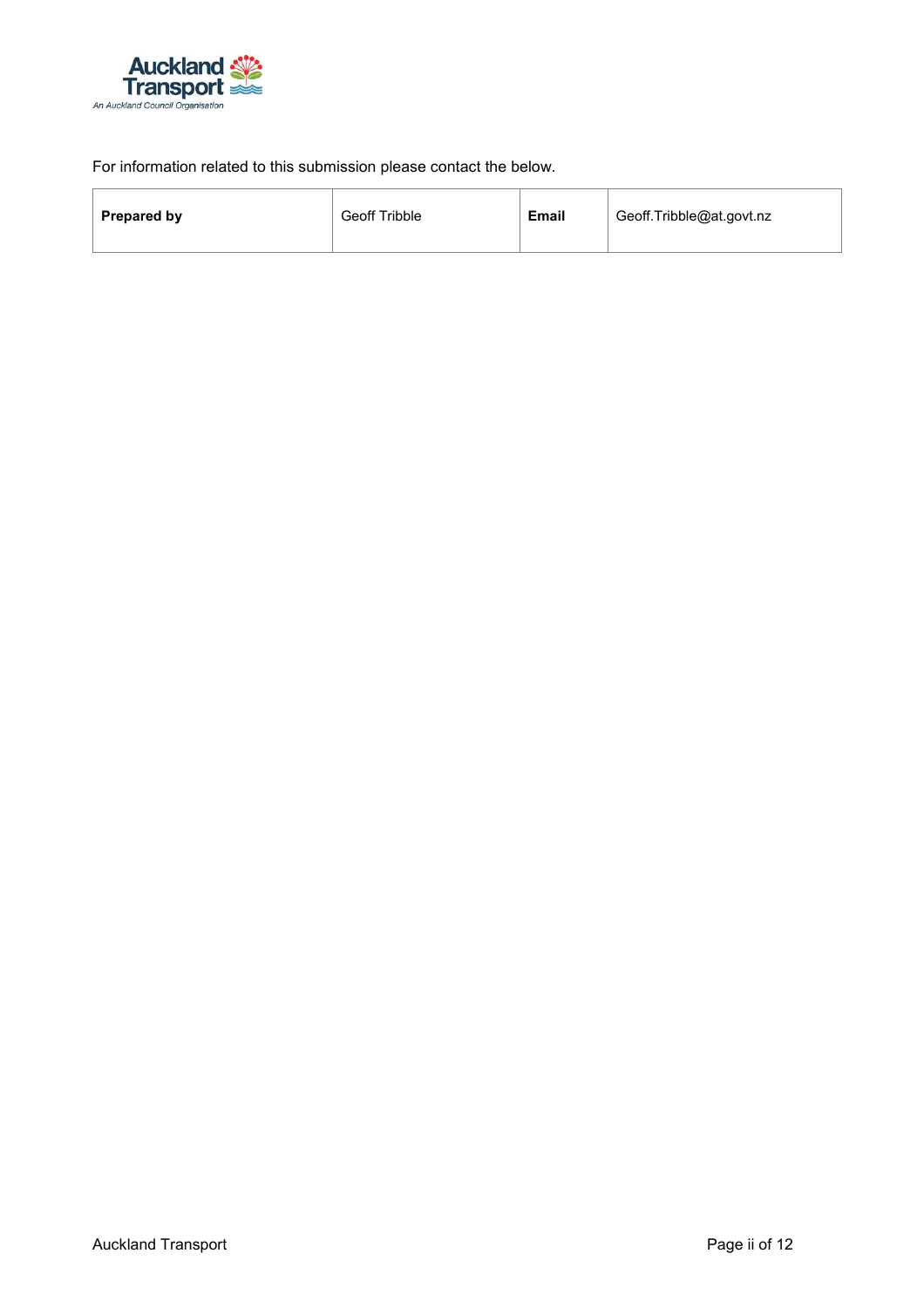

## **Executivy Summary**

Auckland Transport would like to thank the Ministry for providing the opportunity to comment on the Discussion Document "Preparing for 5G in New Zealand"

Auckland Transport is responsible for all of the region's transport services (excluding state highways), from roads and footpaths, to cycling, parking and public transport.

Transport plays a critical role in the development and liveability of any modern city. As an organisation, Auckland Transport views its role as contributing to an effective, efficient and safe transport system that puts people first, works to shape our city through providing high quality facilities and urban spaces, and provides choices for a growing, vibrant Auckland.

Since 2010, Auckland Transport has made significant progress with major improvements in the public transport system, strong patronage growth, commencement of the City Rail Link and investment in active modes – in particular cycling facilities.

Yet, despite this progress, the challenges facing transport for Auckland are increasing, in particular rapid population growth and legacy infrastructure issues which compound a funding shortfall.

The Auckland Plan is the roadmap to deliver on the region's vision. It is a thirty-year plan that is underpinned by a set of outcomes and transformational shifts to achieve this vision which help ensure we focus on the right things.

The Auckland Plan sets strategic direction and transformational shifts to align actions, targets and outcomes that are required to achieve the vision. Auckland Transport plays a critical part in delivering on these actions and targets.

Critical to delivering these, is the need to collect and process data from a varying number of sources, in particular bus, train and ferry location information, loading data all in real-time to enable a dynamic transportation system that can work seamlessly and efficiently with the travelling public, private transportation companies and individual commuters.

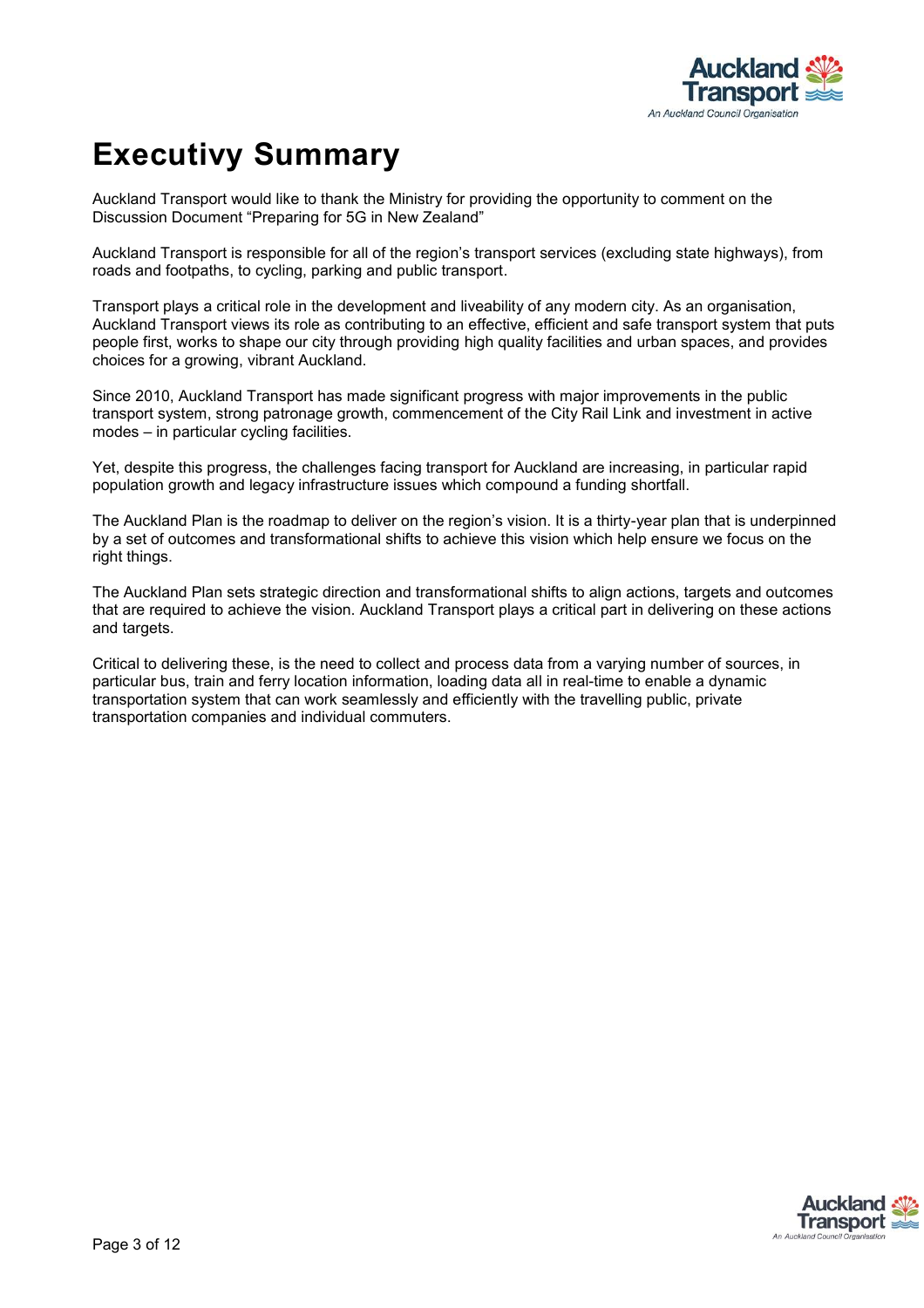

### **Contents**

| 1                |       |  |  |
|------------------|-------|--|--|
|                  | 1.1   |  |  |
| $\mathbf{2}$     |       |  |  |
|                  | 2.1   |  |  |
|                  | 2.2   |  |  |
| $\overline{3}$   |       |  |  |
|                  | 3.1   |  |  |
|                  | 3.2   |  |  |
|                  | 3.3   |  |  |
|                  | 3.4   |  |  |
|                  | 3.4.1 |  |  |
|                  | 3.4.2 |  |  |
| $\blacktriangle$ |       |  |  |
|                  | 4.1   |  |  |
|                  | 4.2   |  |  |
|                  | 4.3   |  |  |
|                  | 4.4   |  |  |
| 5                |       |  |  |
|                  | 5.1   |  |  |
|                  | 5.2   |  |  |
|                  | 5.3   |  |  |
|                  | 5.4   |  |  |
| 6                |       |  |  |
| $\overline{7}$   |       |  |  |
|                  | 7.1   |  |  |
|                  | 7.2   |  |  |
|                  | 7.3   |  |  |

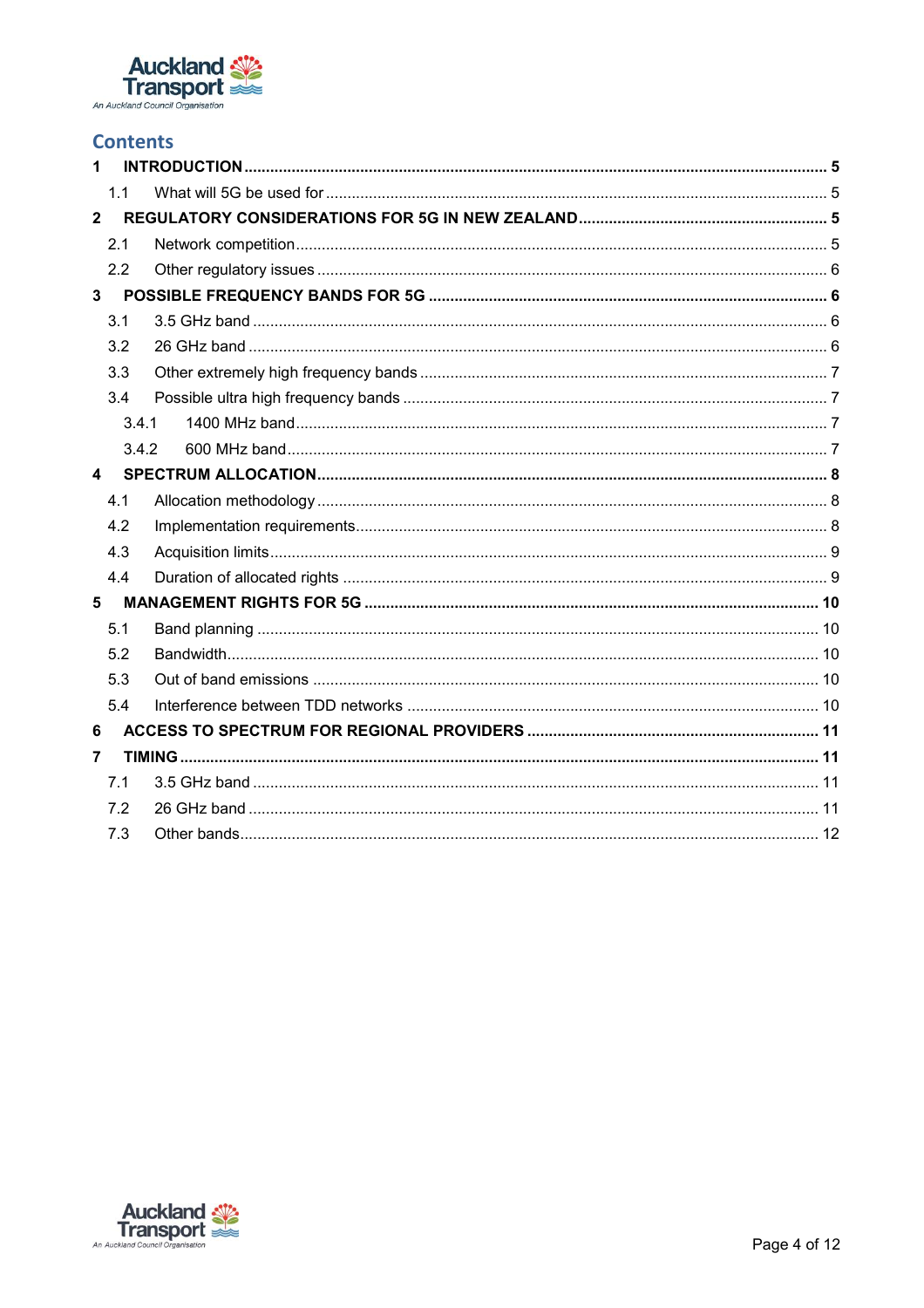

## **General Comments**

## <span id="page-4-0"></span>**1 INTRODUCTION**

### <span id="page-4-1"></span>1.1 **What will 5G be used for?**

### **Q1. What are the likely uses for 5G in New Zealand initially and in the longer term?**

Auckland Transport sees the deployment of 5G as an enabler to delivery of services in real time to consumers of the transport network. The development of smart technologies, demand for data driven decisions, CCTV analytics, ITS, predictive traffic management and on demand services are all envisaged to be enabled by 5G.

Autonomous and smart vehicles are likely to require substantial additional infrastructure investment. There will be a need for integration of these vehicles into public transport networks to manage spot demand as well as peak and off-peak flows. This integration, driven through AI, requires the management of real time and discreet geographic specific data, its collection, analysis and action from multiple sources.

This integration must provide wide ranging predictive analysis to ensure transportation resources are sufficient. To achieve this, a network with sufficient bandwidth and speed to collate the appropriate data is required. 5G is one technology that can help to achieve this.

Auckland Transport also recognises that Device to Device communications and altered data traffic paths allows information distribution to bypass elements of a centralised network design. The potential opportunities in terms of improved quality of service, traffic prioritisation that permits routing of traffic to mitigate areas of network congestion by direct communication via V2X. Again, 5G provides a technology to deliver on this.

## <span id="page-4-2"></span>**2 REGULATORY CONSIDERATIONS FOR 5G IN NEW ZEALAND**

### <span id="page-4-3"></span>2.1 **Network competition**

#### **Q2. Do you consider competition should be encouraged at the infrastructure level or purely at the retail level for 5G? Why?**

Auckland Transport believes that competition at the infrastructure level will generate innovation as well as encourage operational excellence. These vitally important fundamentals could be lessened if 5G was purely at the retail level.

However, since the physical infrastructure could be a shared capital investment from interested parties then the spectrum allocation could nominally be considered as the infrastructure due to the capability of 5G to utilise spectrum slicing to provide services.

This is particularly true if spectrum allocation is made under a tiered shared use framework with national and regional variations.

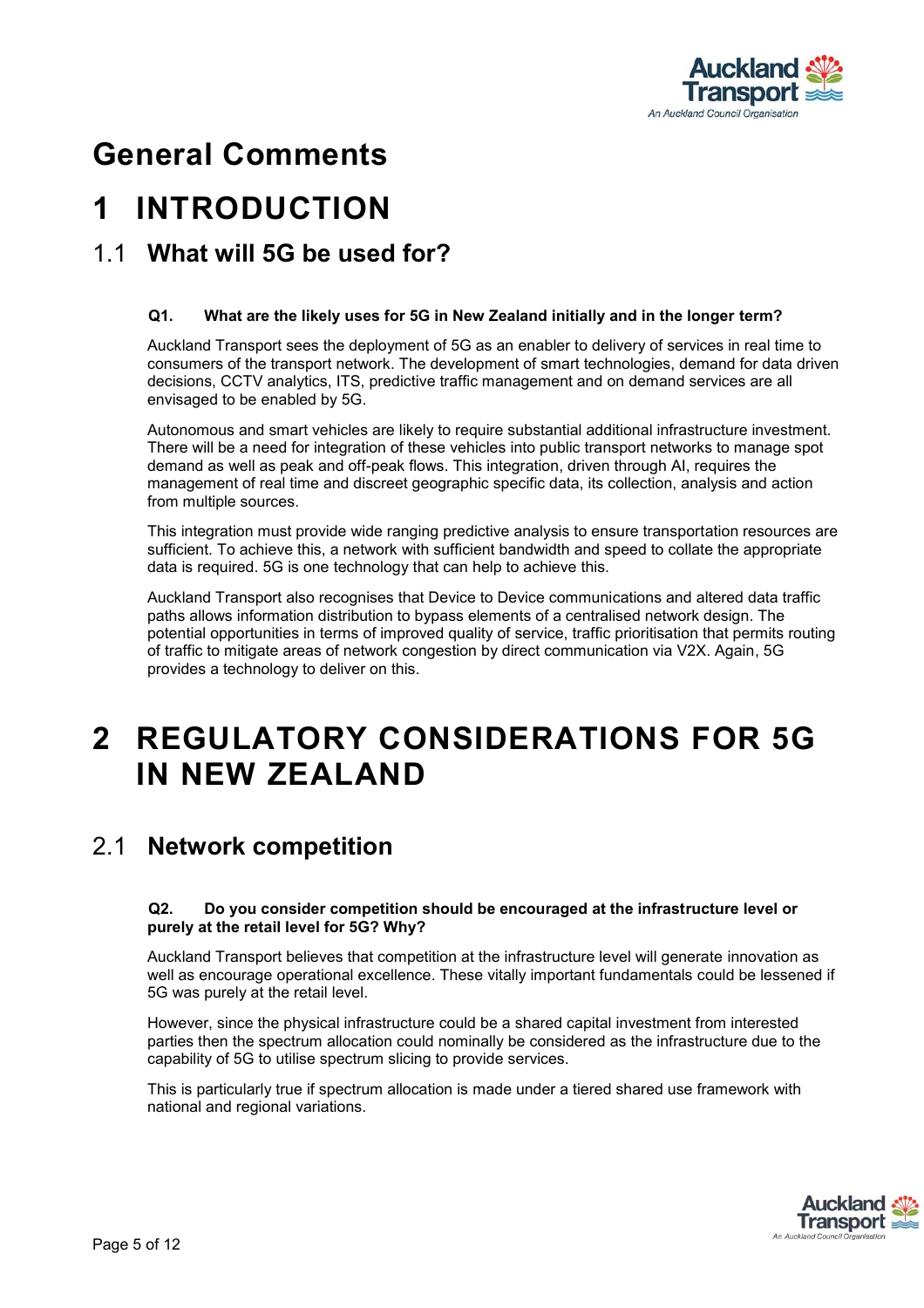

### <span id="page-5-0"></span>2.2 **Other regulatory issues**

#### **Q3. What regulatory issues need to be considered from a 5G perspective in New Zealand?**

Auckland Transport believes Net Neutrality and Traffic Management as regulatory issues should be considered as a mechanism for providing differentiated service for emergency and other essential services.

Use of shared infrastructure for locations where it is not cost effective to run multiple network infrastructure providers thru the use of network slicing etc for separation while maintaining a competitive marketplace.

Auckland Transport has significant infrastructure deployments across the Auckland Region and with the required increase of Cellular site density, particularly at higher frequencies, infrastructure within the road corridors such as light poles and bus shelters become ideal candidates for deployment of small cell sites and associated resource consenting requirements.

Context aware networks can hold more information about a user within the network to deliver a better experience. This is likely to become the norm and although this provides a speed of service presently not possible, this also brings many security and privacy challenges that will need to be addressed within the regulatory frameworks.

#### **Q4. What aspects of these regulatory issues are most significant for 5G?**

Auckland Transport sees Traffic Management and resource consenting as the most significant aspects for 5G.

Traffic Management has the ability to provide 1<sup>st</sup> and  $2<sup>nd</sup>$  class services for general population and potentially threaten net neutrality doctrines to the detriment of open competition and innovation.

Resource consenting requirements would likely place undue burden on Territorial Local Authorities given the potential volume of additional sites.

## <span id="page-5-1"></span>**3 POSSIBLE FREQUENCY BANDS FOR 5G**

### <span id="page-5-2"></span>3.1 **3.5 GHz band**

#### **Q5. Do you agree that the 3.5 GHz band is the top priority for allocation for 5G?**

Auckland Transport believes this is a top priority for allocation. Specifically to enable mobile CCTV deployments to assist in traffic management for events such as APEC and Americas cup.

#### **Q6. Do you have any comments on reallocating 3587 to 3690 MHz for 5G?**

Auckland Transport has no comment on this Question

### <span id="page-5-3"></span>3.2 **26 GHz band**

**Q7. Do you agree that the 26 GHz band is a high priority for allocation to 5G in New Zealand?**

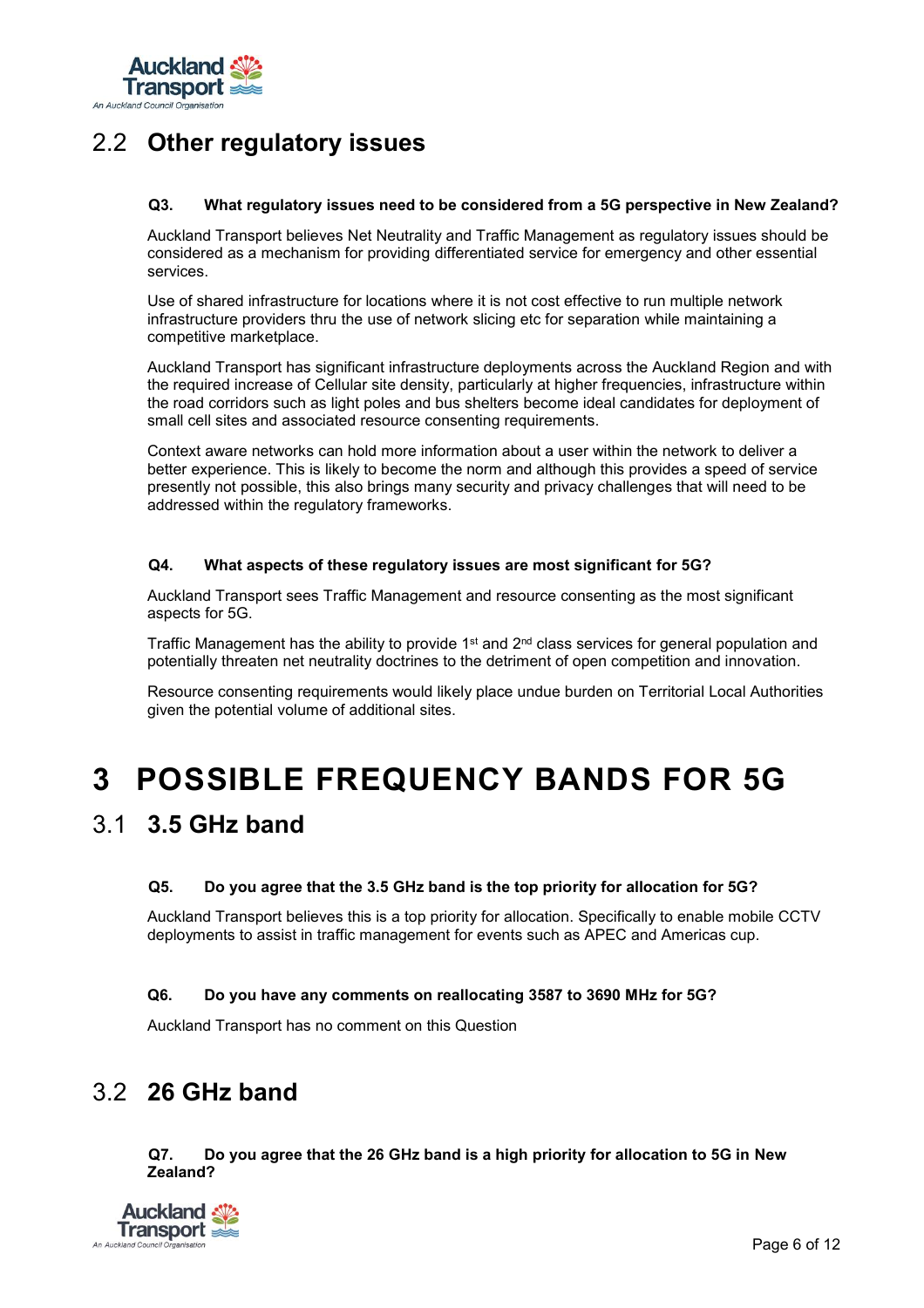

Auckland Transport has no comment on this Question

**Q8. Would this band be of interest to your organization for trials for 5G services in New Zealand?**

Auckland Transport has no comment on this Question

### <span id="page-6-0"></span>3.3 **Other extremely high frequency bands**

**Q9. Do you agree that the 31.8 to 33.4 GHz, 40.5 to 42.5 GHz and 42.5 to 43.5 GHz bands are a low priority for allocation to 5G in New Zealand?**

Auckland Transport has no comment on this Question

**Q10. When do you think equipment is likely to become available in the bands identified in Q8?**

Auckland Transport has no comment on this Question

**Q11. Do you have any comment on the possible allocation of 27.5 to 29.5 GHz to IMT?**

Auckland Transport has no comment on this Question

### <span id="page-6-1"></span>3.4 **Possible ultra high frequency bands**

### <span id="page-6-2"></span>**3.4.1 1400 MHz band**

**Q12. Is there demand for alternative uses other than IMT of the 1400 MHz band? If so, what uses?**

Auckland Transport believes that IoT based solutions would be a better use of the 1400 MHz band.

### **Q13. When is the demand likely to require consideration of reallocation of the 1400 MHz band for IMT, if at all?**

Auckland Transport has no specific comment on this Question.

### <span id="page-6-3"></span>**3.4.2 600 MHz band**

### **Q14. Is there a need for more sub 1 GHz spectrum for IMT/5G?**

Auckland Transport has no comment on this Question.

### **Q15. If so, how should we deal with radio microphones in the 600 MHz band?**

Auckland Transport has no comment on this Question.

### **Q16. When is the demand likely to require reallocation of the 600 MHz band to IMT, if at all?**

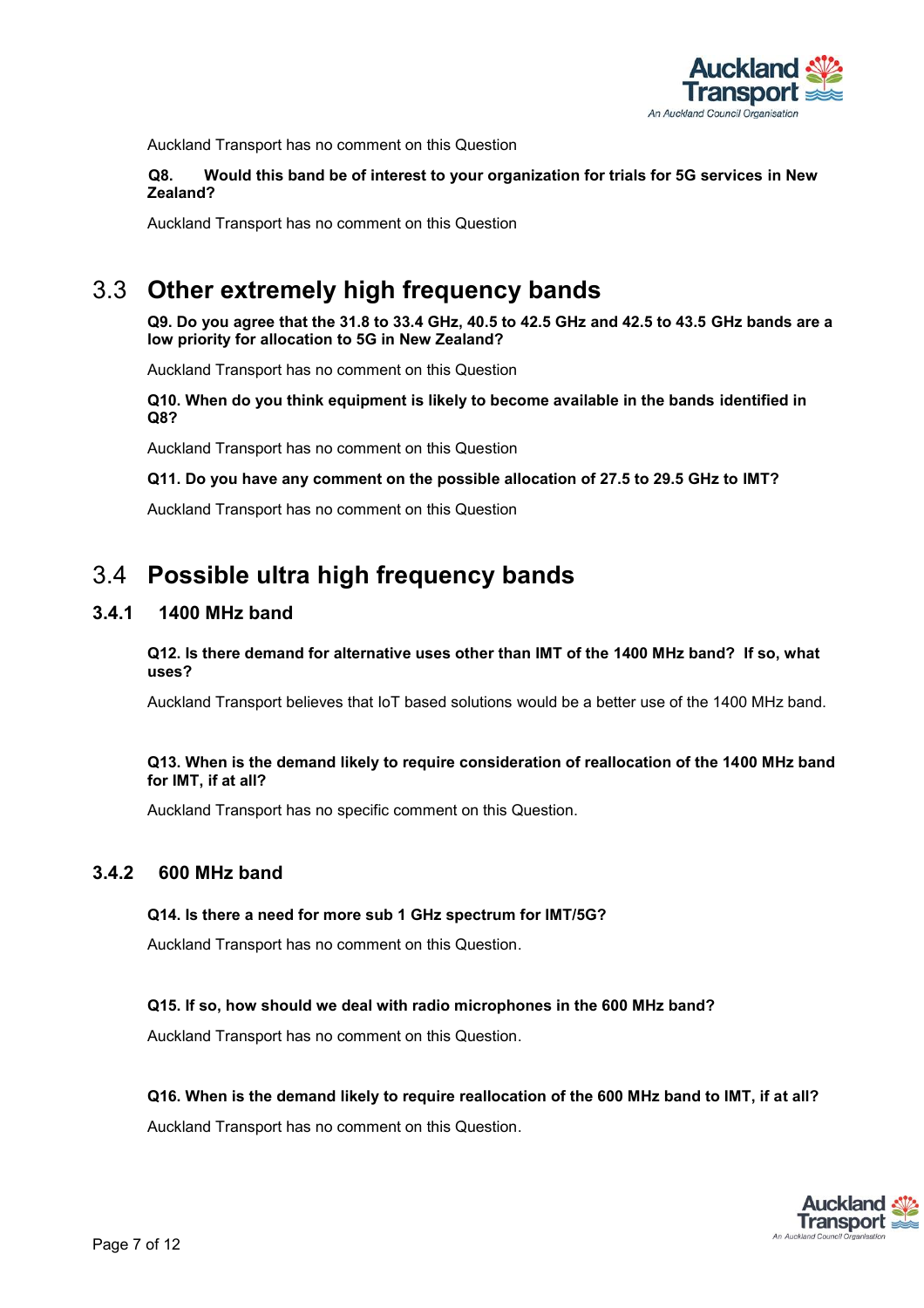

## <span id="page-7-0"></span>**4 SPECTRUM ALLOCATION**

### <span id="page-7-1"></span>4.1 **Allocation methodology**

#### **Q17. Which allocation methodology should be used for allocating spectrum bands identified for use with 5G? Why?**

Auckland Transport supports Licenses for a shared use framework.

*In the US, the FCC have announced new arrangements in the 3.5GHz band, which will see implementation of a three-tier shared-use framework involving Incumbents, Priority Access and General Authorised Access. These arrangements will enable access to 150 MHz slots suitable for wireless broadband services, while still protecting the incumbent military radar systems from interference.*

This model could be replicated in New Zealand with local government authorities sitting within the priority access tier. The allocations of this priority access could be further broken down into national and regional allocations.

Shared use also enables regional providers to offer up underutilised bandwidth as a spot resource into the national general authorised access pool. In this way a spot market for bandwidth could be developed. This has a positive effect on carriers as they do not need to bid for all bandwidth everywhere and so have a reduced capital cost. They also have an operating cost that more closely matches the demand for the network as they can use spot pricing and bandwidth allocation only when required and balance service resilience and service quality with price on a variable basis.

It also has benefit for the local government authorities as it ensures access to bandwidth required to deliver the necessary services but are able to wholesale the underutilised portion for income which reduces their overall cost to serve.

#### **Q18. Should different allocation mechanisms be used for rights for regional providers and national providers? Why?**

Auckland Transport supports the notion that Regional providers should have first right of refusal with regards to allocation of priority access. Assuming regional providers are limited to local government authorities then the ability of these organisations to secure network resource for core services at a sustainable cost is paramount if there is to be a roll out of smart city infrastructure with the accompanying societal benefits.

### <span id="page-7-2"></span>4.2 **Implementation requirements**

#### **Q19. Should deployment of 5G technology be specified for some or all bands? If not, why not?**

Auckland Transport sees device availability as an enabler for band use. Auckland Transport installs mobile equipment on Bus, Train and ferries to collect information and provide electronic ticketing. Given the volume of equipment timelines involved, early indication of band allocation provides certainty for vehicle fitout.

### **Q20. What implementation requirements should be specified and how should these be expressed? – time, extent, etc**

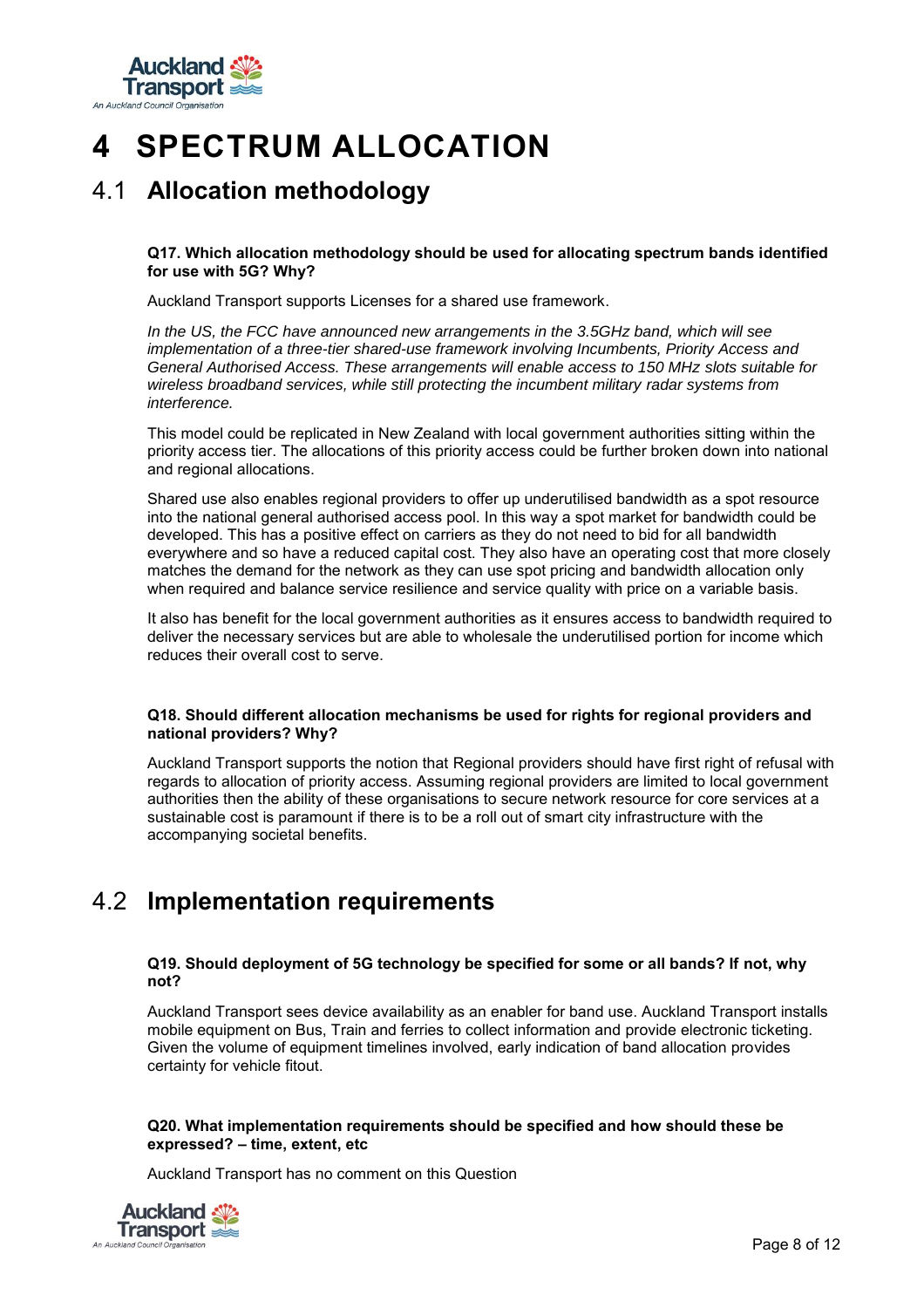

#### **Q21. What should be the consequence of non-implementation – lose spectrum, additional payment, other**

If a tiered structure is put in place then national holders should be charged an additional payment if the network is not implemented to a satisfactory level n a given timeline. This payment should increase if non-implementation is continued until such time that the spectrum is forfeited into a general pool for reallocation.

#### **Q22. Should the implementation requirements be different for regional and national providers? What should these be and why?**

Auckland Transport believes that implementation should have different requirements for regional and national providers.

Regional implementation should not need to meet potentially more stringent requirements that national providers must follow due to a narrower focus of local bodies. Non-implementation by regional providers should not be penalised in the form of additional payments however allocated spectrum should be made available for open use by the national providers, at an agreed rate, until such time that the regional provider completes their implementation.

### <span id="page-8-0"></span>4.3 **Acquisition limits**

#### **Q23. Should acquisition limits be imposed on 5G bands? If so, what should these be and why?**

Auckland Transport supports limits on acquisitions. A single organisation should not be able to hold more than 1/3 of available spectrum within a specific tier on either a national or regional basis, should a shared use tiering system exist. Such a limit would nominally continue the informal fairness doctrines presently in place but allow expansion to take into account non-Telecommunication organisations securing spectrum for essential services.

#### **Q24. Should acquisition limits be imposed for regional providers? If so, what should these be and why?**

Auckland Transport supports limits on acquisitions for regional providers. Again, single Organisation should not be able to hold more than 1/3 of available spectrum within a specific tier on a regional basis, should a shared use tiering system exist. Introducing a limit should allow for the delivery of local body services within a priority construct without impacting overall market competition. The impact is further reduced if a of a spot market for spectrum consumption during peak periods is developed.

A regional provider should only be able to provide services within one region. This restriction facilitates the local body centric approach without extension into a national provider framework.

### <span id="page-8-1"></span>4.4 **Duration of allocated rights**

**Q25. What term should be used for management rights suitable for 5G? Why?**

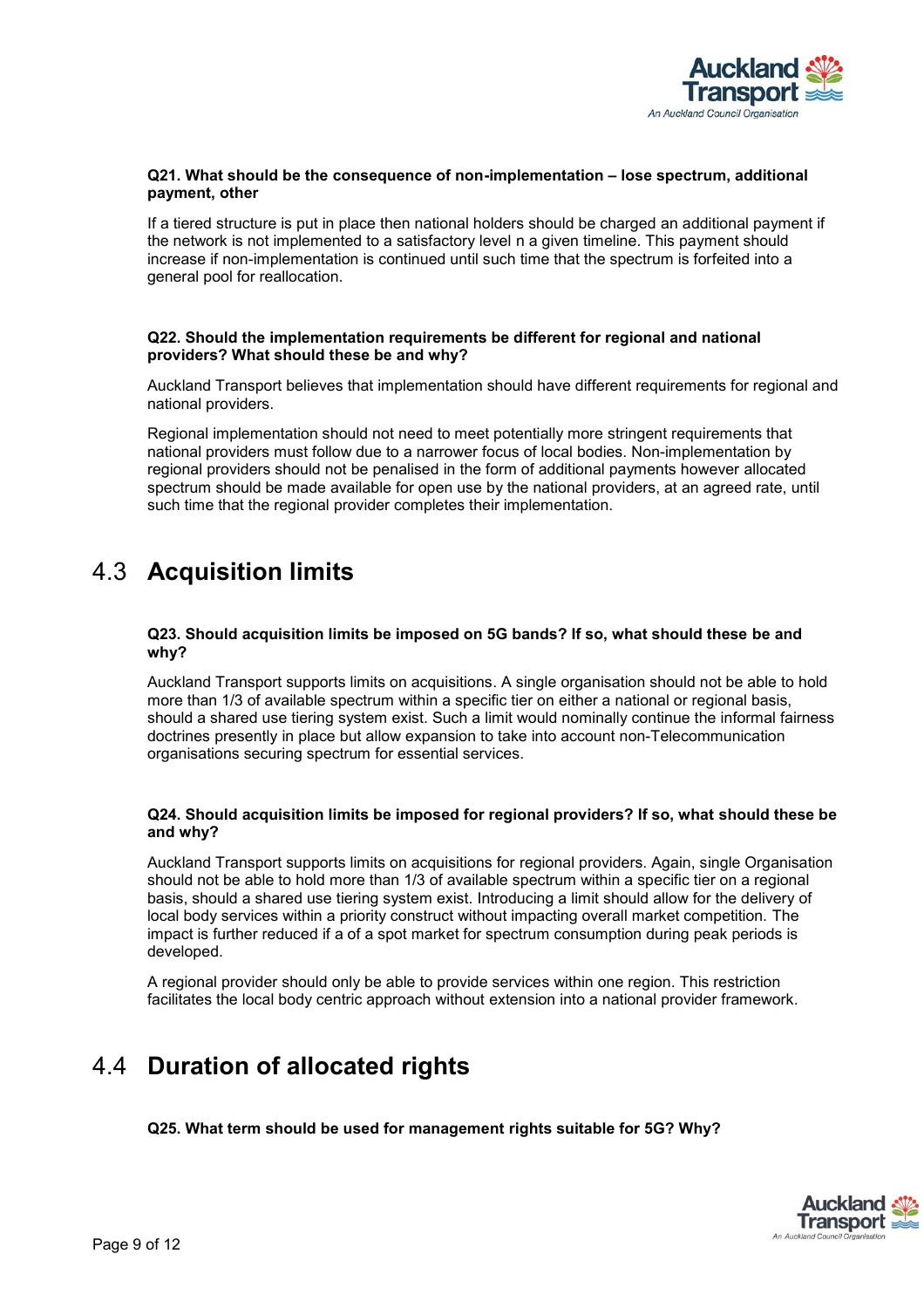

The term should be determined by the availability of design and implementation of future networks as determined by 3GPP in tandem with the lifecycle of IoT end devices. Nominally this could be up to 10 years.

This strategy should balance the requirement of national providers needing to gain a return on their capital investment without stifling continued innovation while optimising the return on investment by the end customers in their own IoT end device infrastructure.

## <span id="page-9-0"></span>**5 MANAGEMENT RIGHTS FOR 5G**

### <span id="page-9-1"></span>5.1 **Band planning**

**Q26. Should the 5G bands be replanned as TDD bands or some bands or parts of bands be retained as FDD? Why?**

Auckland Transport has no comment on this Question

### <span id="page-9-2"></span>5.2 **Bandwidth**

**Q27. What bandwidth should be used as the basis for allocation? Why?**

Auckland Transport has no comment on this Question

### <span id="page-9-3"></span>5.3 **Out of band emissions**

**Q28. What out of band emission limits should apply to management rights when first created for allocation? Why?**

Auckland Transport has no comment on this Question

### **Q29. Should out of band emission limits be different if the band is technology neutral? If so, what out of band emission limits should be applied?**

Auckland Transport has no comment on this Question

### <span id="page-9-4"></span>5.4 **Interference between TDD networks**

**Q30. How should interference between adjacent frequency 5G TDD networks be managed? Should this be the same for all frequency bands?**

Auckland Transport has no comment on this Question

**Q31. How should interference between different technologies within the same band be managed, if bands are technology neutral?**

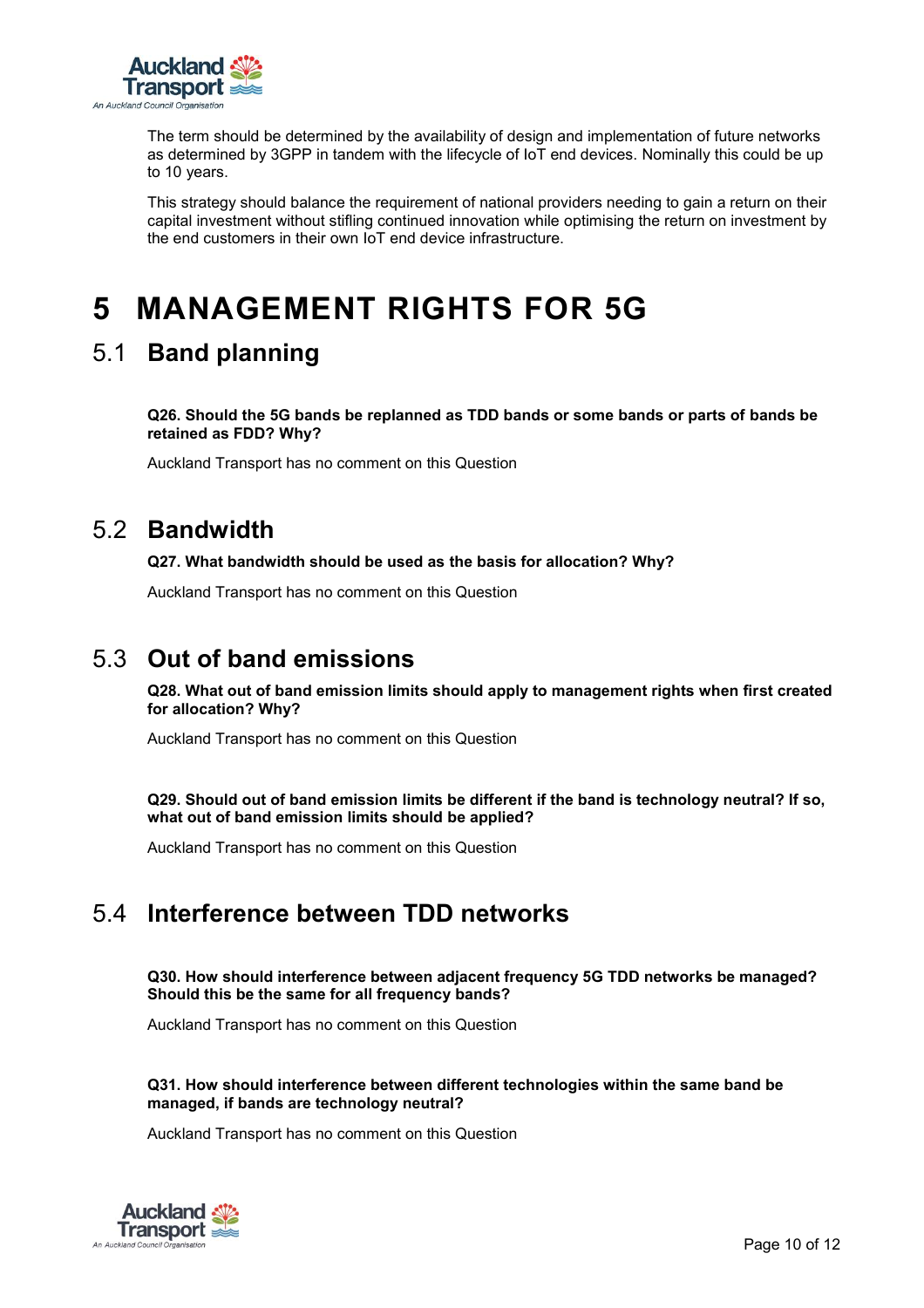

## <span id="page-10-0"></span>**6 ACCESS TO SPECTRUM FOR REGIONAL PROVIDERS**

#### **Q32. Should regional uses be provided for in the 3.5 GHz band plan? Why?**

Regional users are likely to benefit from an allocation in the 3.5 GHz band. This is an important band for tying together Intelligent Transport Systems and Automated Vehicles and as such priority should be allocated regionally to the local body in charge of transport services so they can work with the national partner of choice to deliver a cost effective outcome to ratepayers.

#### **Q33. If allowed in the 3.5 GHz band, how could this be managed or facilitated?**

The results in the US from the Citizens Band Radio Service (CBRS) Alliance trials would be a key in determining how this could be managed.

#### **Q34. Which alternative bands may be suitable for regional allocation? Why?**

Auckland Transport has no specific comment on alternative bands, other than terrain and signal propagation should be considered in some regional areas as the basis for alternatives.

## <span id="page-10-1"></span>**7 TIMING**

### <span id="page-10-2"></span>7.1 **3.5 GHz band**

**Q35. Is early access to the 3.5 GHz band required for roll out of 5G networks prior to the expiry of existing rights in 2022? If so, why?**

Early access for Auckland Transport to access the 3.5 GHz band would assist in provisioning mobile CCTV and additional ITS services, specifically for the 2021 APEC meeting.

#### **Q36. How could early access to the 3.5 GHz band be achieved?**

Auckland Transport has no comment on this Question

### **Q37. Should the government be involved in early access arrangements for the 3.5 GHz band?**

Auckland Transport has no comment on this Question

### <span id="page-10-3"></span>7.2 **26 GHz band**

**Q38. Is early access to the 26 GHz band required for roll out of 5G networks prior to the expiry of existing rights in 2022? If so, why?**